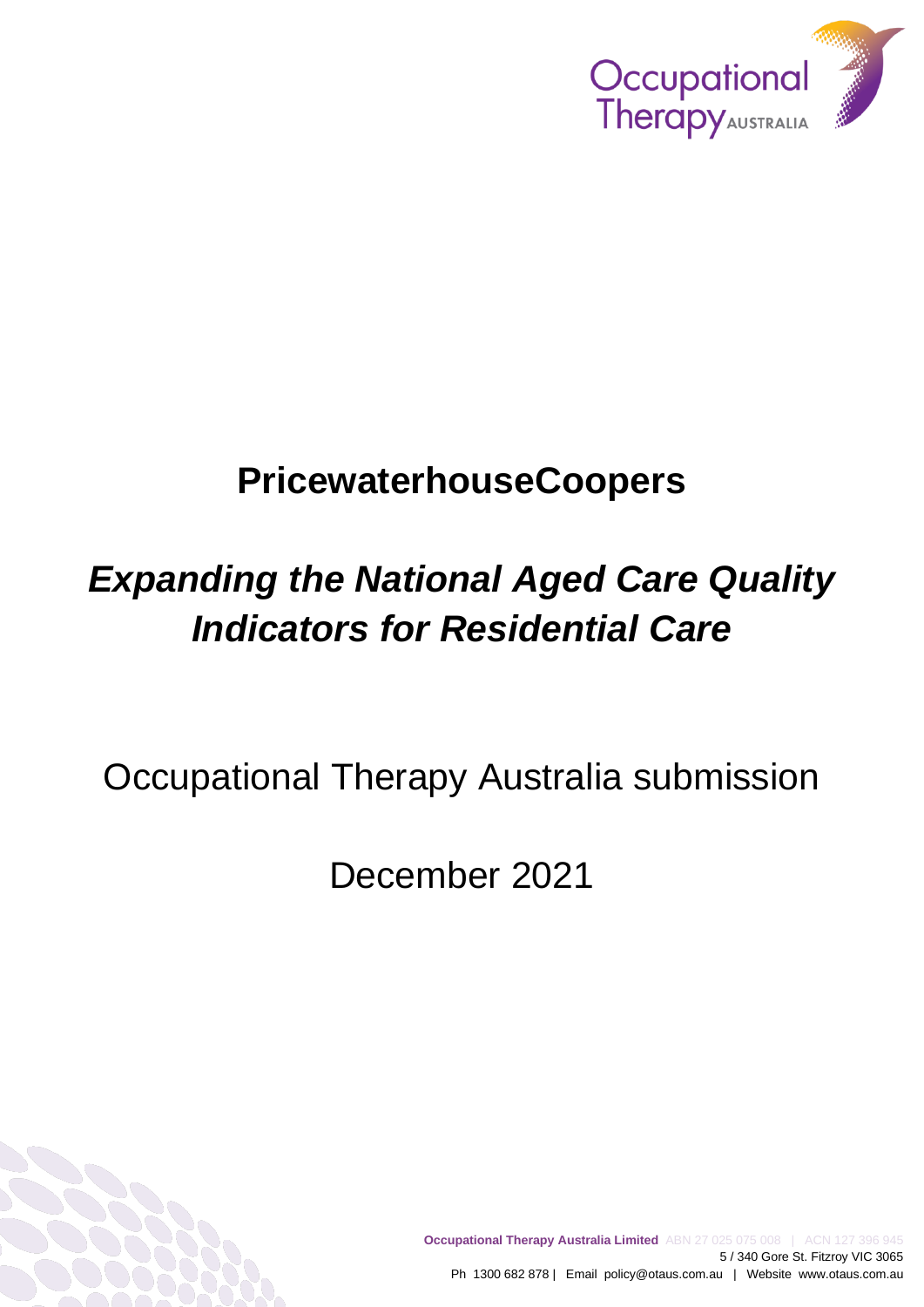#### **Introduction**

Occupational Therapy Australia (OTA) welcomes the opportunity to provide a written submission to PricewaterhouseCoopers (PwC) regarding the proposal for the expanding of Quality Indicators (QIs) in residential aged care facilities (RACFs).

OTA is the professional association and peak representative body for occupational therapists in Australia. As of September 2021, there were more than 25,300 registered occupational therapists working across the government, non-government, private and community sectors in Australia. Occupational therapists are allied health professionals whose role is to enable participants to engage in meaningful and productive activities.

Occupational therapists work with older people with age-related conditions such as poor balance and coordination, memory loss and confusion, and vision and hearing loss, which often lead to changes in their ability to participate in the meaningful activities of everyday life. Occupational therapists provide services such as physical and mental health therapy, vocational rehabilitation, chronic disease management, assessments for assistive technology, and the assessment of environment and safety risks. Thus, occupational therapists can enable meaningful engagement by RACF residents, providing these people with an enhanced sense of identity, greater purpose and improved wellbeing.

# **Primary Considerations**

OTA endorses each of the proposed domains as important indicators of best practice, and safe and effective client centred care. We note the importance of capturing activity, participation and quality of life in all core quality indicators, and ensuring indicators take into account the complex, multifaceted, and interrelated nature of disability and comorbidities associated with older age. We also note the importance of indicators being used within a quality improvement framework that captures and addresses adverse events, and in which quality improvement measures are implemented and evaluated.

OTA strongly recommends that these quality indicators are used by providers with the capacity to use the funding allocated to each resident through the Australian National Aged Care Classification (AN-ACC) mechanism. This will ensure residents have access to relevant occupational therapy services to minimise risk, improve functional outcomes, and reach their full potential for meaningful activity, participation and quality of life. We also believe consumers would substantially benefit from having access to information about which facilities provide services to improve the quality of life in each of these domains.

## **Activities of daily life**

OTA stresses the importance of having Activities of Daily Life (ADLs) as a key quality indicator in a residential care setting. We are concerned that there is general acceptance in the sector that decline in functioning and independence is a normal aspect of ageing. This attitude does a disservice to residents and is not supported by occupational therapy practice. While it is possible for people who have low levels of functioning and independence to still have quality of life, it is far more common for an older person's quality of life to decline along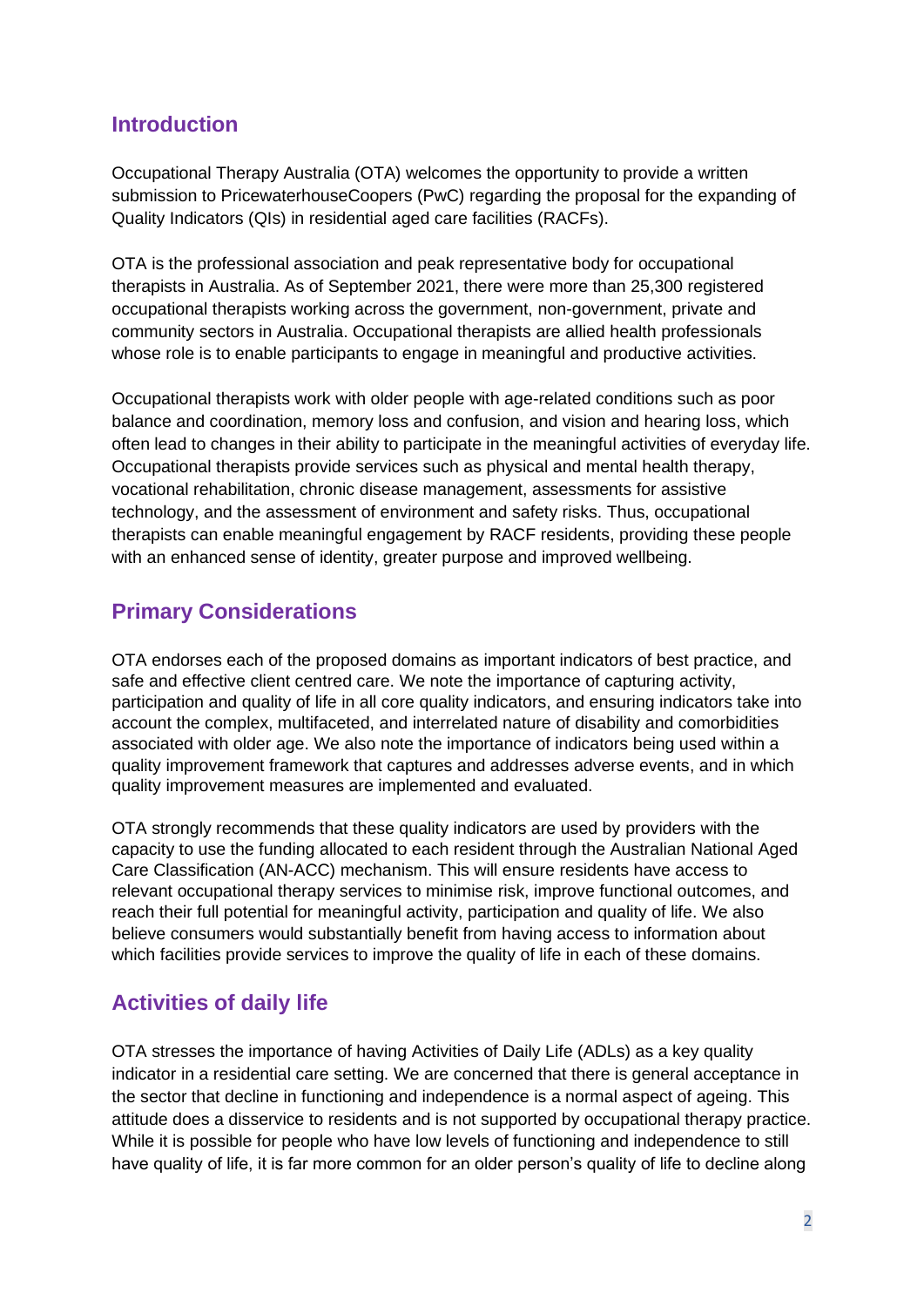with their functioning. This is especially true when their independence is integral to their identity. OTA strongly believes, therefore, that aged care services should have quality indicators that focus on supporting residents to maintain and improve their functioning and ADLs.

Occupational therapists are highly skilled at enabling older people to improve and maintain their functional capacity and independence. Denmark, for example, has offered reablement services that enable participants to maintain and improve the functioning of home care participants since 2010. Moreover, Winkel et. al. (2015) demonstrates that occupational therapy can aid older people in maintaining and improving their capacity even if they are already receiving care. The degree of functional mobility a resident has is a key marker of capacity because it impacts many other aspects of daily life. Indeed, in a consultation with almost 5000 participants, the Commissioner for Senior Victorians found that 92% of them rated personal mobility as critical to health, social wellbeing and independence (Mansour, 2021, p. 8).

OTA emphasise the importance of using quality indicators to ensure residents have the equipment and services they need to fully participate in meaningful activities of daily living.

Assessment tools like the Assessment of Motor Processing (AMPS) or the suite of assessments under the Model of Human Occupations (MOHO) would enable the comprehensive evaluation of factors that impact a person's ability to participate in daily living activities. These are reliable and valid tools specifically used by occupational therapists to determine functional capacity and, most importantly, guide interventions to improve functional capacity.

## **Depression**

OTA stresses the importance of including depression as a key quality indicator in residential aged care. Often the cause of a participant's decline in functioning and independence, depression impacts on various other aspects of participant centred care, such as quality of life, participation and medications. There should be a focus on the reduction of symptoms of depression. This would be in the best interests of participants as it would incentivise high quality care and highlight the value of non-medical approaches. Importantly, we do not consider the prescription of anti-depressants to be sufficient on its own, as this maintains a medicalised view of mental health care, rather than a recovery oriented approach which is holistic, person centred and individualised.

The MOHO is used by mental health occupational therapists to assess a person's functional skills to help manage depression, while the recovery star is an assessment used by larger mental health services to measure a person's recovery in various areas.

Measuring the reduction of symptoms of depression would highlight the success of those facilities that provide services to aid participants living with depression. Moreover, the success of these facilities and the accessibility of mental health services would be valuable information for participants entering RACFs.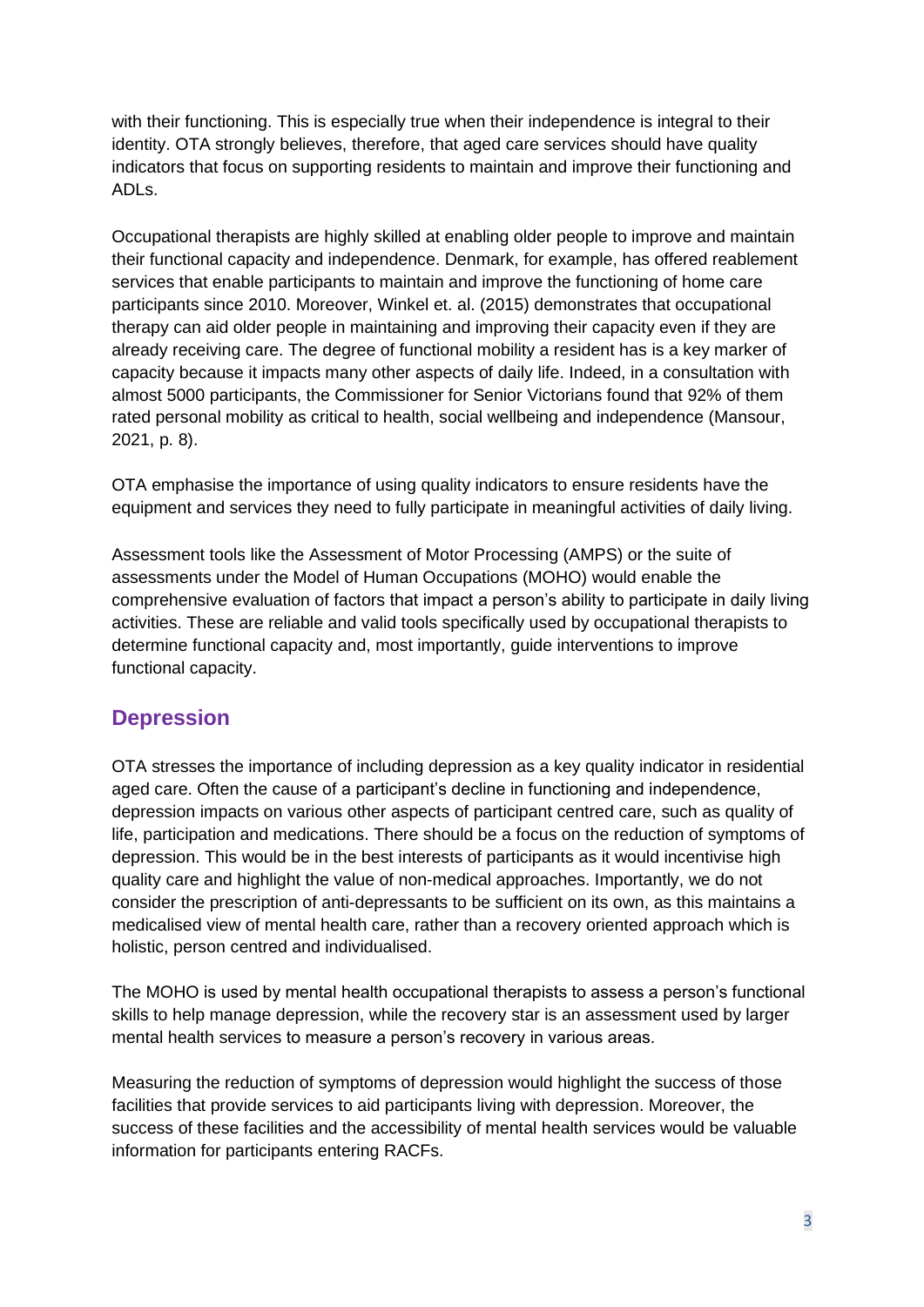#### **Medications**

OTA endorses the proposal of measuring quality indicators for medication and having a specific focus on reducing antianxiety and antipsychotic medications. This should be integral to quality care, since overuse of medication impacts several other aspects of participant centred care such as participation, quality of life and mobility. Therefore, we believe that 'residents who received an antianxiety or hypnotic medication (data collected six monthly)' would be a valuable QI to measure (PwC, 2021, p. 8).

Residential aged care providers can reduce overuse of medications by providing a variety of truly participant-centred services that can decrease depression, anxiety and adverse symptoms of behaviour. One way of reducing anxiety without the use of medication would be the use of the MOHO, since it recognises and addresses the intersection between a participant's mental and cognitive factors and their physical capabilities.

A decline in independence and functioning can often increase anxiety, as it involves a loss of control over oneself and one's surroundings. For example, a decrease in mobility can heighten the fear of falling, and the fear that one won't be able to get help if it is needed. By addressing this interaction between the physical and the mental aspects of care, providers can reduce symptoms of anxiety without the use of medication.

Moreover, providers can reduce the need for antipsychotic medication by using non-medical approaches to addressing behavioural symptoms.

#### **Behavioural symptoms**

OTA endorses the importance of this quality indicator and highlights the need for it to encompass medical and non-medical approaches to the management of behavioural symptoms.

Behavioural symptoms can be especially complex since there is a tension between the need to simultaneously protect the resident and people around them, and to recognise and support the dignity of the resident with behavioural symptoms. Residents with behavioural symptoms can indeed pose a real threat to themselves and the people around them through uncharacteristic bouts of anger, or by absconding from the facility and going missing. Meanwhile, residents and their families may feel that labelling their behaviour as "behavioural symptoms" can undermine their dignity and trivialise their preferences and interests.

However, providers can address behavioural symptoms in a way that reconciles these two contradictory aspects of care by making occupational therapy available to their participants. Occupational therapy recognises the risk participants with behavioural symptoms can pose to themselves and others, while also recognising them as individuals with interests and preferences and the need for positive stimulation through occupations that interest them.

Occupational therapists can use interest and role checklists to identify ways to develop stimulating, personalised occupational engagement and minimise wandering; these come under the MOHO suite of tools. Moreover, sensory profile assessments can be used by occupational therapists to identify various triggers behind adverse behavioural symptoms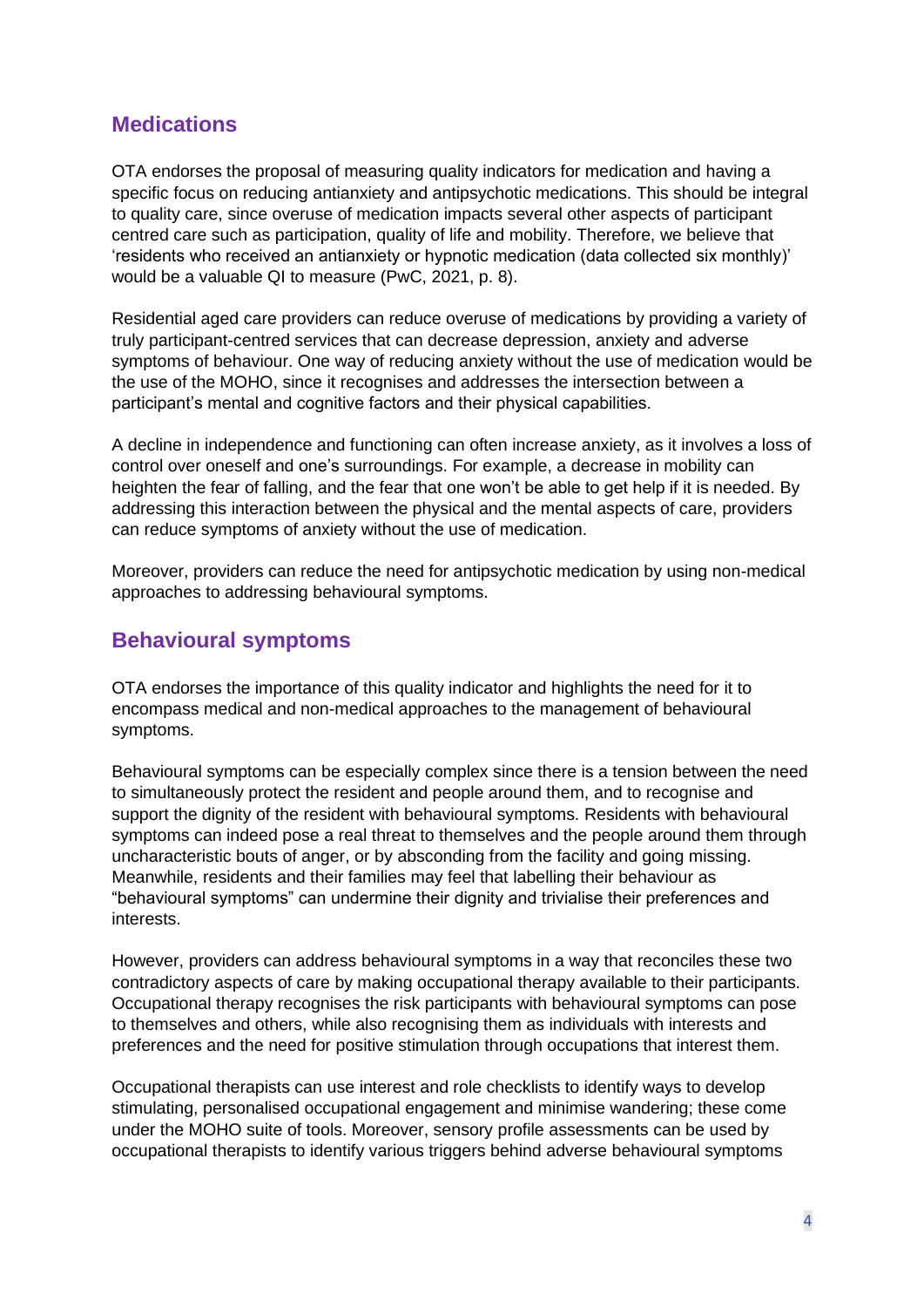and support the development of environments that minimise sensory overload and minimise the risk of distress.

Measuring the improvement of behavioural symptoms would improve quality of care and could be a key consideration for participants choosing a residential facility.

## **Continence**

OTA recognises the importance of having continence as a key quality indicator, and highlights the importance of setting criteria that take into account all contributing factors and all management strategies. Continence is a private and often embarrassing topic for many to discuss. However, the consequence of poor management can be significant, including infection, pressure and skin damage and loss of dignity. Measuring the prevalence and frequency of incontinence would enable providers to put measures in place which improve continence. This may include practical strategies such as improving mobility or adapting the environment to enable participants to perform their own continence care.

With a focus on occupational engagement in daily living activities, occupational therapists support individuals in ensuring they can maintain their personal care, including toileting and continence. This may be through the design of occupationally conducive environments that enable safe access to bathroom facilities such as toileting aids and equipment like commodes and over toilet frames. Equally, the design of dementia friendly spaces through lighting and highlighted toileting equipment (coloured toilet seats and grabrails) can support people living with cognitive deficits to still engage in their personal care.

Occupational therapists can also support the review of functional mobility and safety for specific activities. Tasks like dressing and undressing, essential in the occupation of toileting and use of continence aids, are regularly undertaken by occupational therapists and can support the development of care plans and treatment strategies for the management of continence. Equally, reviewing a participant's personal functional mobility and transfers, like bed and toilet transfers, can allow an occupational therapist to support staff and individuals in designing strategies to support ongoing engagement and management of continence.

## **Infection Control**

OTA believes infection control should be a key quality indicator in residential aged care. We support the implementation of strict regulatory infection prevention processes to educate staff, residents, and visitors, and support the monitoring and auditing of compliance rates in line with best practice infection prevention.

Infection control intersects with both ADLs and the health of participants. Enabling and educating participants to manage their own continence care can reduce infection risk which can, in turn, reduce health risks to participants. Occupational therapists have a role in supporting the infection control practices of both staff and residents through the establishment of conducive environments, providing education, and supporting resident engagement, particularly for those with diminished physical or cognitive capacity through occupational performance assessments and reviews.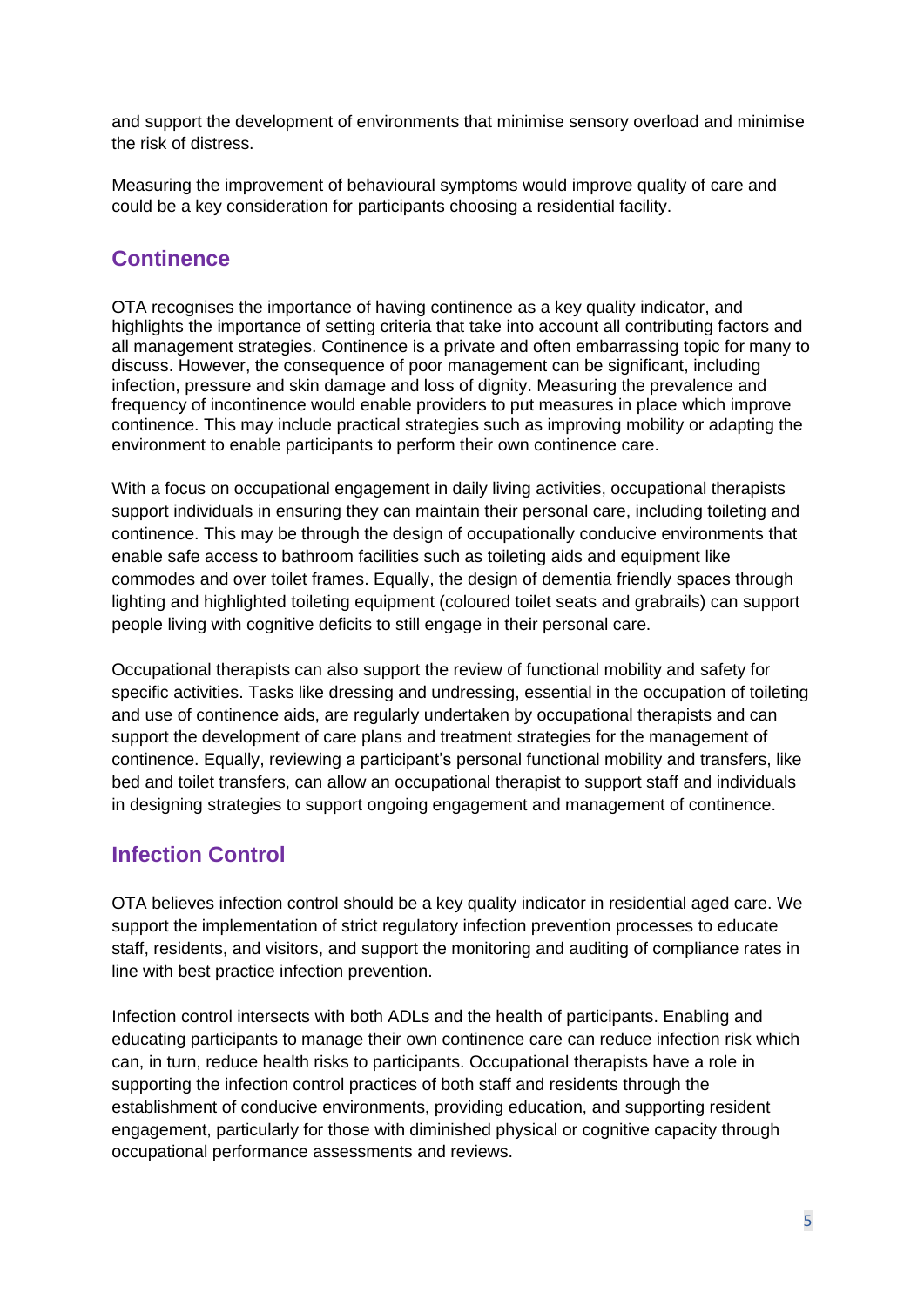Occupational therapists can design techniques and environments that facilitate the engagement of residents and their care teams in ensuring optimal personal care and health. Approaches like these can substantially reduce the risk of secondary infections like urinary tract infections and cellulitis, often a common consequence of poorly managed age related issues like continence and lower limb oedema. By adopting strategies outlined in the previous section on continence, or by considering the postural support needs of an individual prone to lower limb oedema, occupational therapists have a direct role in infection prevention.

Developing environments conducive to infection control should include designated cleaners and easy access to disinfectant hand gel. At the height of the COVID-19 pandemic in 2020 there were accounts of nurses at RACFs needing to clean and disinfect their facilities on top of their already heavy workloads. There must be a team of designated cleaners at every RACF to minimise infection risk without taking clinical care time away from residents. Likewise, every facility should be funded to provide disinfectant hand-gel within easy reach of the door to every room, to enable visitors and care staff to wash their hands immediately before entering and after leaving.

Measuring the instances of infection in the resident population will reveal the benefits of implementing strategies designed to enhance infection control.

## **Pain**

OTA supports the inclusion of pain as a quality indicator, especially since it can impact other domains such as ADLs, depression, participation and quality of life. OTA advocates for routine assessment and close monitoring of a resident's experience of pain to ensure management strategies are identified early, and appropriate referrals are made for medical and non-medical approaches to pain management.

Occupational therapists are trained in the assessment and management of pain as part of undergraduate and graduate entry curricula. The occupational therapy management of pain may use modalities common to other disciplines such as relaxation, massage, time management, energy conservation, cognitive strategies and environmental adaptation. However, the unique contribution of occupational therapy to pain management is the occupational analysis and occupational adaptation approach. It is a person-centred evaluation of goals, tasks or occupations, and environments, with judicious use of a range of modalities to work towards occupational engagement. Additionally, pain in older people, particularly those with dementia, is complex to assess and treat, and requires a multidisciplinary and multifaceted response.

Quite often, residents do not display overt signs of pain. In situations such as these, the skillset of an occupational therapist may be required to assess their care needs. This can reduce both the likelihood of chronic pain and hospital readmissions. Moreover, participants should have access to geriatrician reviews to support holistic and comprehensive assessment of pain and to optimise their analgesia regime.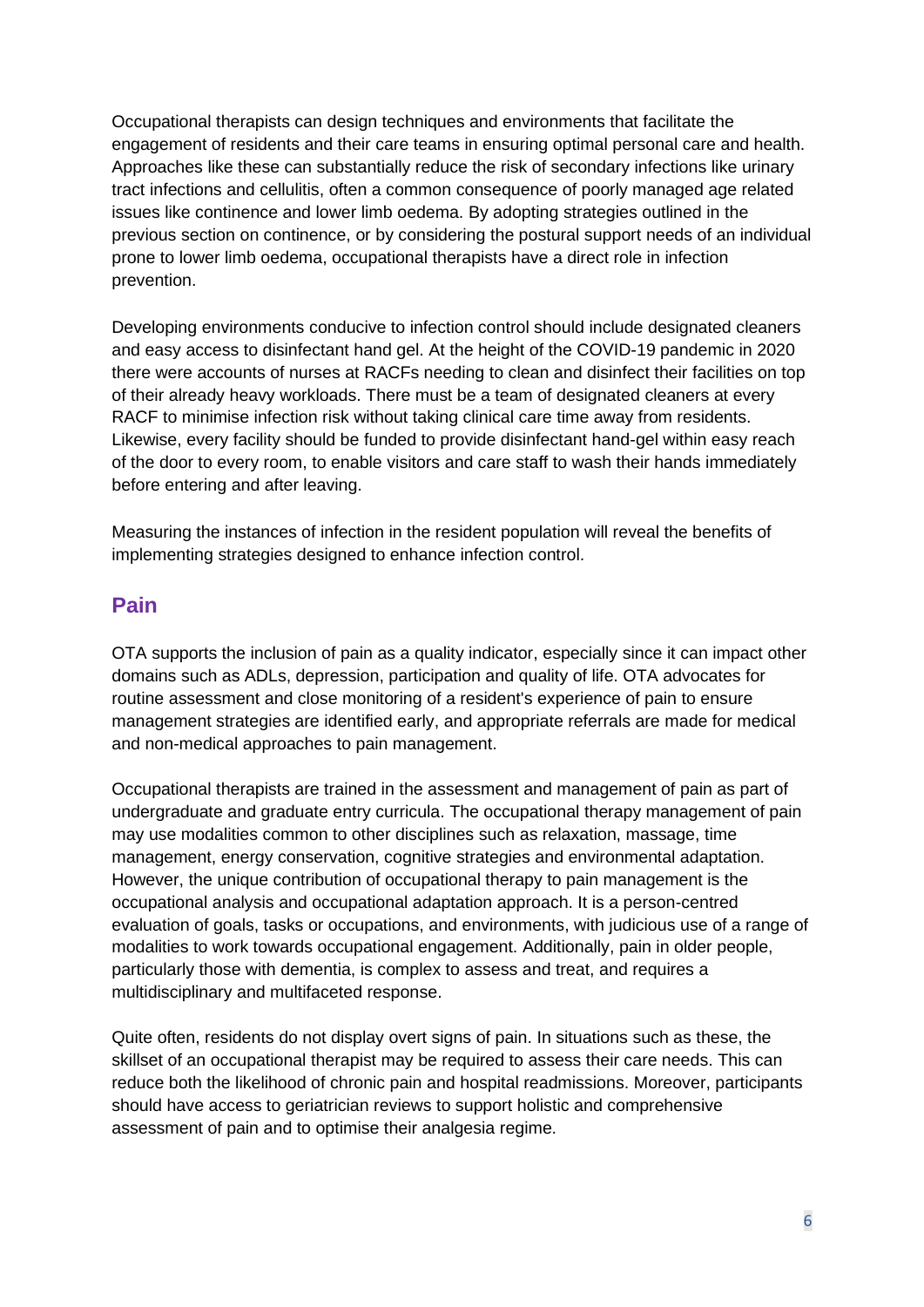Participants entering the residential system will benefit from having information on facilities that have low levels of pain through the implementation of effective pain management strategies.

#### **Hospitalisations**

OTA recognises the importance of having hospitalisation as a key quality indicator in residential aged care. Preventable hospitalisations can result from poor management in other domains such as ADLs, behavioural symptoms, infection control, medications and pain. Therefore, we recommend using QI for hospitalisations for medication related events, unplanned hospital admissions and hospitalisation for dementia.

Residential aged care services can reduce the incidence of hospitalisations through improvement in the other domains. They can, for example, provide services which enable participants to maintain and improve their mobility and reduce the risk of injurious falls; provide non-medicinal services to reduce pain, behavioural symptoms and depression; and take steps to reduce infection risk through supporting and educating participants in their own continence management and make the residential care environment more conducive to infection control.

# **Consumer experience and quality of life**

OTA endorses the inclusion of consumer experience and quality of life in the QI program. Moreover, we recommend that providers use Care Page to monitor this domain as it is mapped to the Aged Care Quality Standards (Quality Standards). The Quality Standards consider the participant's goals and interests, and recognise the person's social and environmental needs as well as their clinical ones, requiring them to be enabled to do things that interest them and to have access to the community.

Opportunities to engage in meaningful activities is a crucial aspect of quality of life, as they not only support the retention of physical and cognitive capacity, they ensure people are living a quality of life that fulfills their social and emotional wellbeing needs.

Occupational therapists are skilled in assessing and designing opportunities for people to engage in meaningful activities that speak to their quality of life goals and interests. Additionally, they have the capacity to help monitor and evaluate the shifting functional and cognitive needs of individuals to ensure engagement opportunities evolve to facilitate ongoing engagement.

Participants choosing a facility will be interested in the general quality of life of the existing residents and in the availability of opportunities to engage in meaningful activities specifically. Hefele et al. (2016) interviewed 105 family members of residents in RACFs and 24 of the respondents cited the presence of a leisure and recreation programme as a deciding factor for choosing an RACF (p. 1173). Family members also criticised RACFs where residents were 'just sitting there all day' and 'staring off into space' (Andrews and Everts 2020, 24). It was also mentioned that the variety of engagement opportunities was important because not everyone enjoyed the same thing (Andrews and Everts 2020, 25).